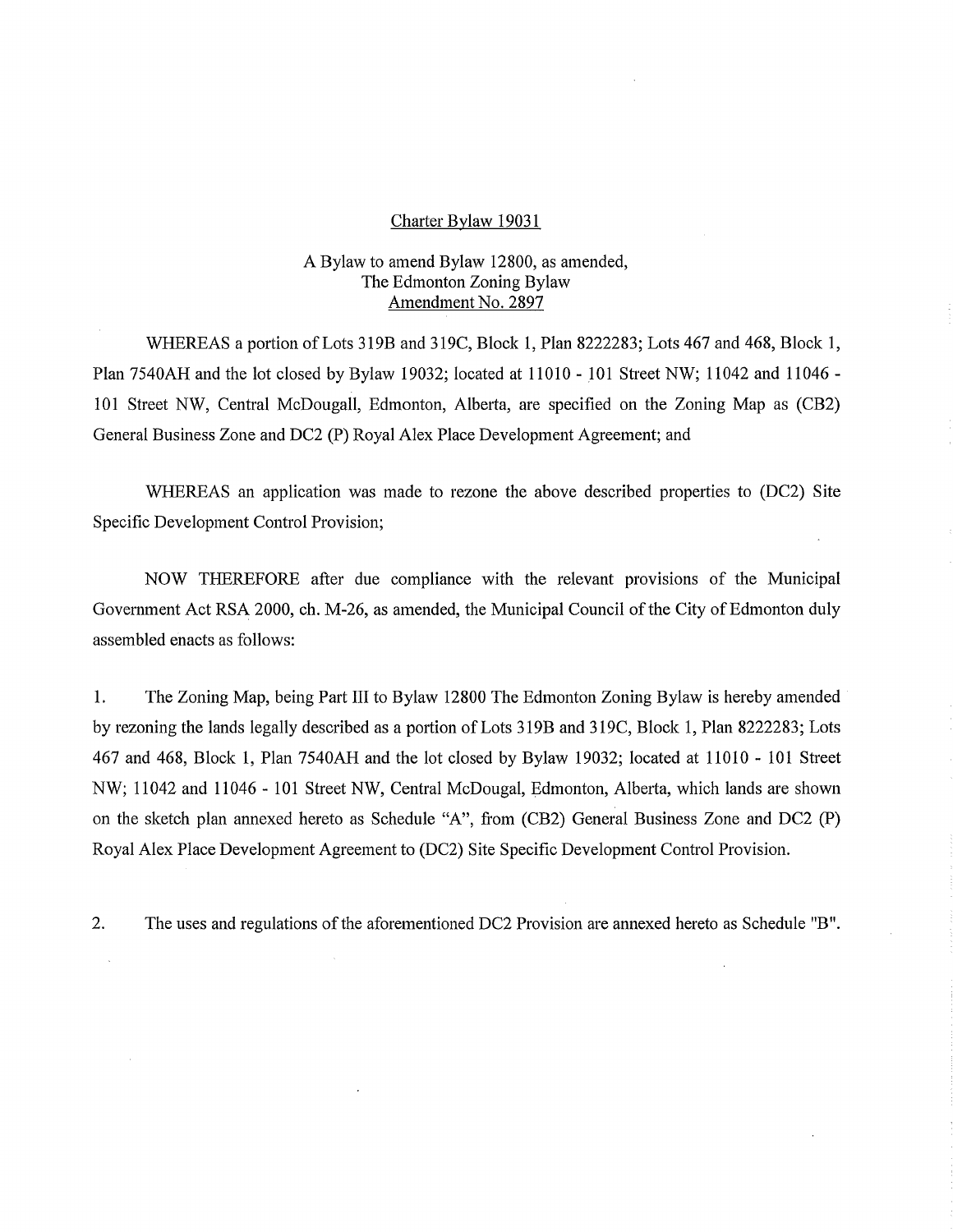3. The sketch plan annexed hereto as Schedule "A" and the uses and regulations of the DC2 Provision shown on Schedule "B" annexed hereto are hereby incorporated into the Zoning Bylaw, being Part IV to Bylaw 12800, The Edmonton Zoning Bylaw.

READ a first time this 7th day READ a second time this 7th day READ a third time this 7th day SIGNED and PASSED this 7th day

| y of · | October | , A. D. 2019; |
|--------|---------|---------------|
| y of   | October | , A. D. 2019; |
| y of   | October | , A. D. 2019; |
| y of   | October | , A. D. 2019. |
|        |         |               |

THE CITY OF EDMONTO MAX CITY CLERK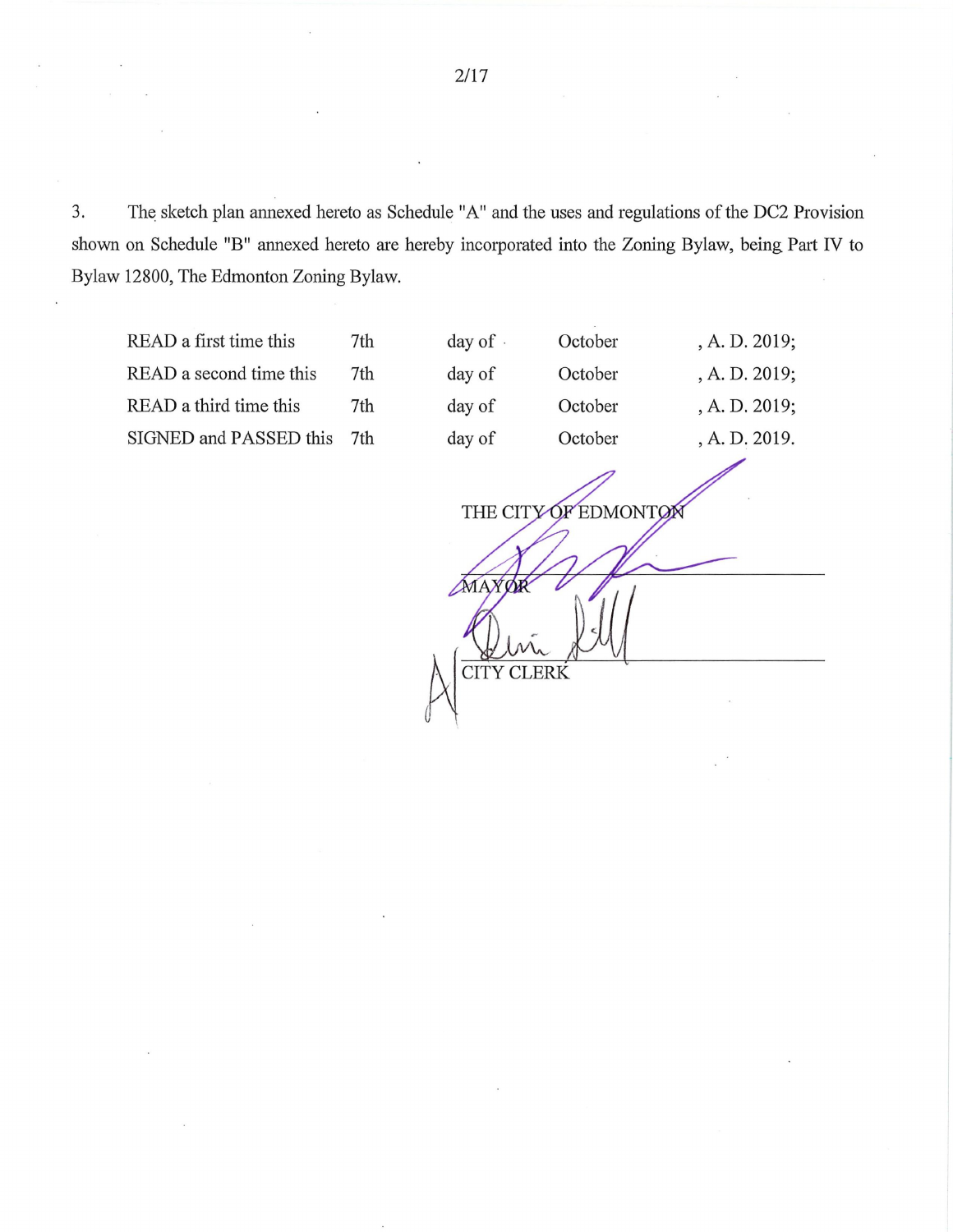$\cdot$ 

 $\mathcal{A}^{\mathcal{A}}$ 

 $\sim$ 



 $\ddot{\phantom{a}}$ 

 $\sim$ 

**CHARTER BYLAW 19031** 

 $\bar{\beta}$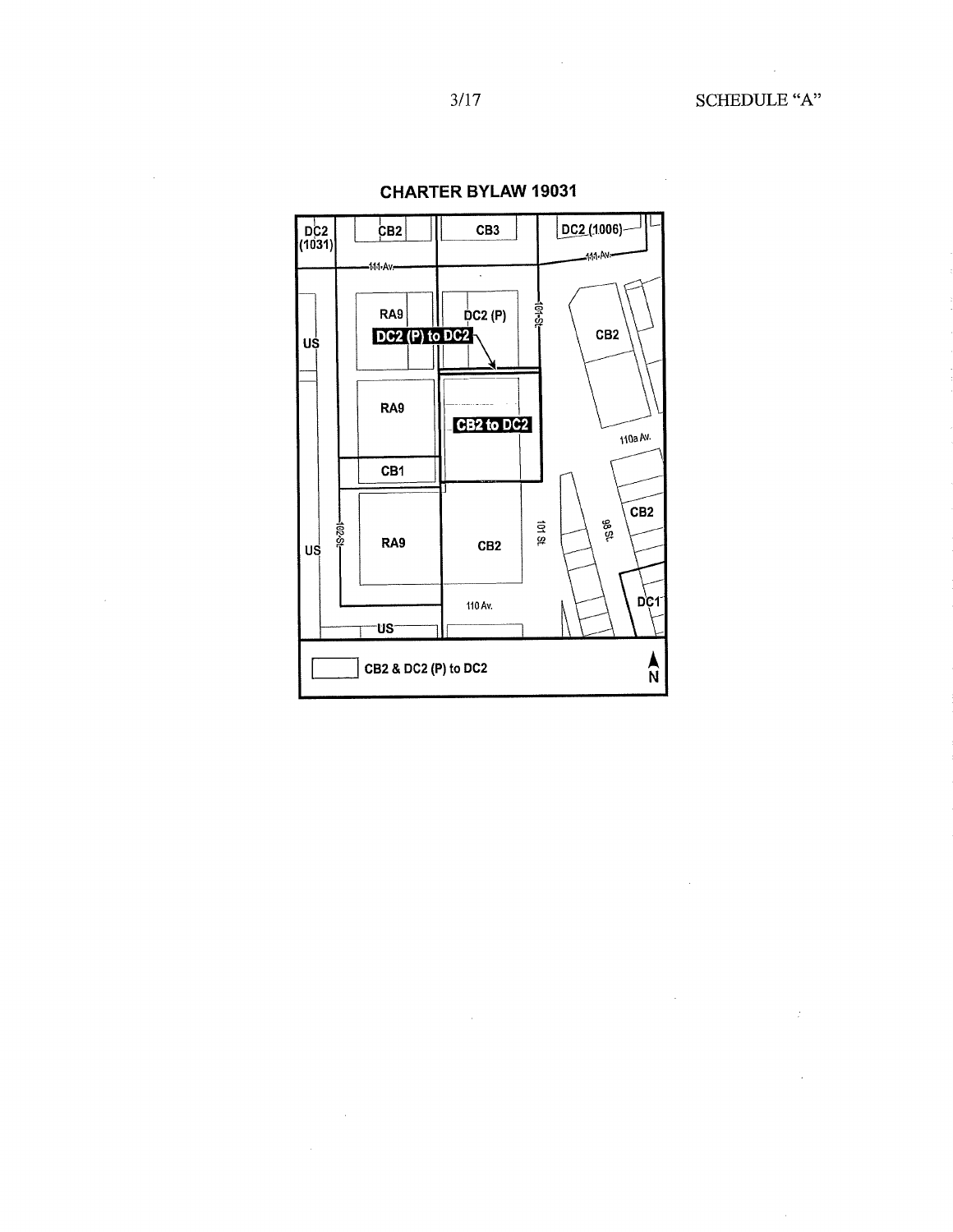# **(DC2) SITE SPECIFIC DEVELOPMENT CONTROL PROVISION**

### **1. General Purpose**

To accommodate a medium intensity commercial office building designed to achieve a high-quality development that is appropriate for the site's location adjacent to 101 Street.

#### **2. Area of Application**

This provision shall apply to Portions of Lots 319B & 319C, Block 1, Plan 8222283; and Lots 467 & 468, Block 1, Plan 7540AH; within the Central McDougall Neighbourhood as shown on Schedule "A" of this Bylaw.

#### **3. Uses**

- a. Bars and Neighbourhood Pubs
- b. Business Support Services
- c. Breweries, Wineries and Distilleries
- d. Cannabis Retail Services
- e. Child Care Services
- f. Commercial Schools
- g. Convenience Retail Stores
- h. Creation and Production Establishments
- i. Extended Medical Treatment Centre
- j. General Retail Stores
- k. Government Services
- 1. Health Services
- m. Indoor Participant Recreation Services
- n. Liquor Stores
- o. Media Studios
- p. Non-accessory Parking
- q. Personal Service Shops
- r. Private Education Services
- s. Professional, Financial and Office Support Services
- t. Public Education Services
- u. Public Libraries and Cultural Exhibits
- v. Restaurants
- w. Specialty Food Services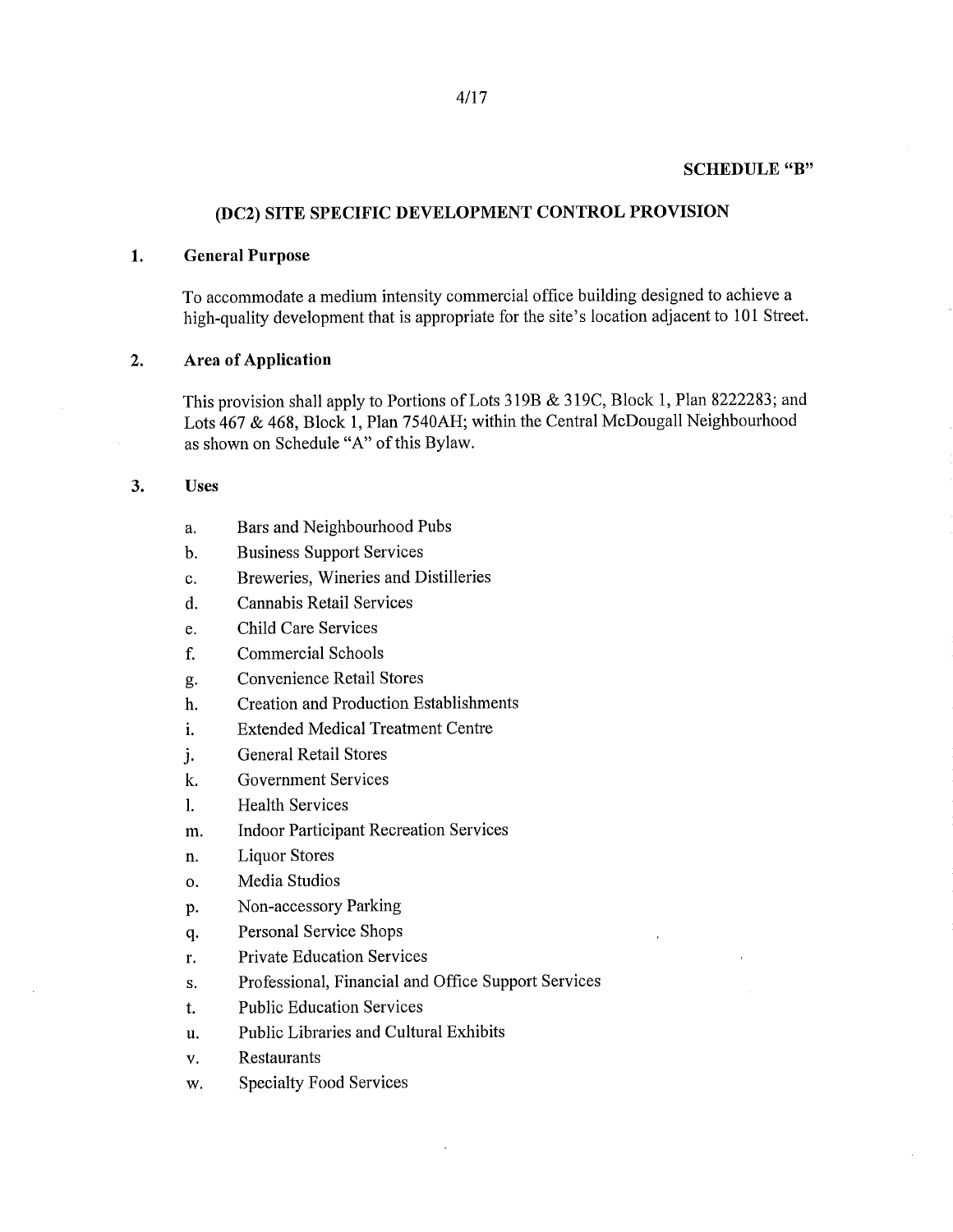- x. Veterinary Services
- y. Fascia On-premises Signs
- z. Projecting On-premises Signs
- aa. Temporary On-premises Signs
- bb. Minor Digital On-premises Signs

### **4. Development Regulations for Uses**

- a. Non-accessory Parking shall only be ancillary as part of a principal building. Notwithstanding this, any Development Permit approved prior to the passing of this Bylaw for surface Non-accessory Parking shall be permitted to operate.
- b. The maximum floor area of any individual ground floor commercial unit shall not exceed  $300 \text{ m}^2$ .
- c. Signs shall be provided in accordance with Schedule 59E of this Bylaw, with the intent to compliment the pedestrian-oriented commercial environment, except that:
	- i. The maximum Height of a Digital Sign shall be 3.0 m;
	- ii. The maximum Area of a Digital Sign shall be  $3.0 \text{ m}^2$ ;
	- iii. Digital Signs shall be separated by a minimum of 100 m from any other Digital Sign;
	- iv. Projecting Signs shall be located within 0.6 m of each individual business entrance of the building facing a public roadway other than a Lane;
	- v. One additional Projecting Sign may be permitted for the purpose of advertising businesses that do not have access at Grade; and,
	- vi. Fascia Signs shall be limited to one per individual business premises with a maximum of one Fascia Sign per 11 m of building Facade.
	- vii. A Comprehensive Sign Design Plan and Schedule, with a focus on pedestrian-oriented signage and promoting building identity, consistent with the overall intent of subsection 59.3 of the Zoning Bylaw shall be prepared for the development and submitted with the Development Application, to be approved by the Development Officer.

## **5. Development Regulations for Site Layout and Built Form**

- a. Development shall be in general conformance with the attached Appendices to the satisfaction of the Development Officer.
- b. The minimum Floor Area Ratio (FAR) shall be 1.0.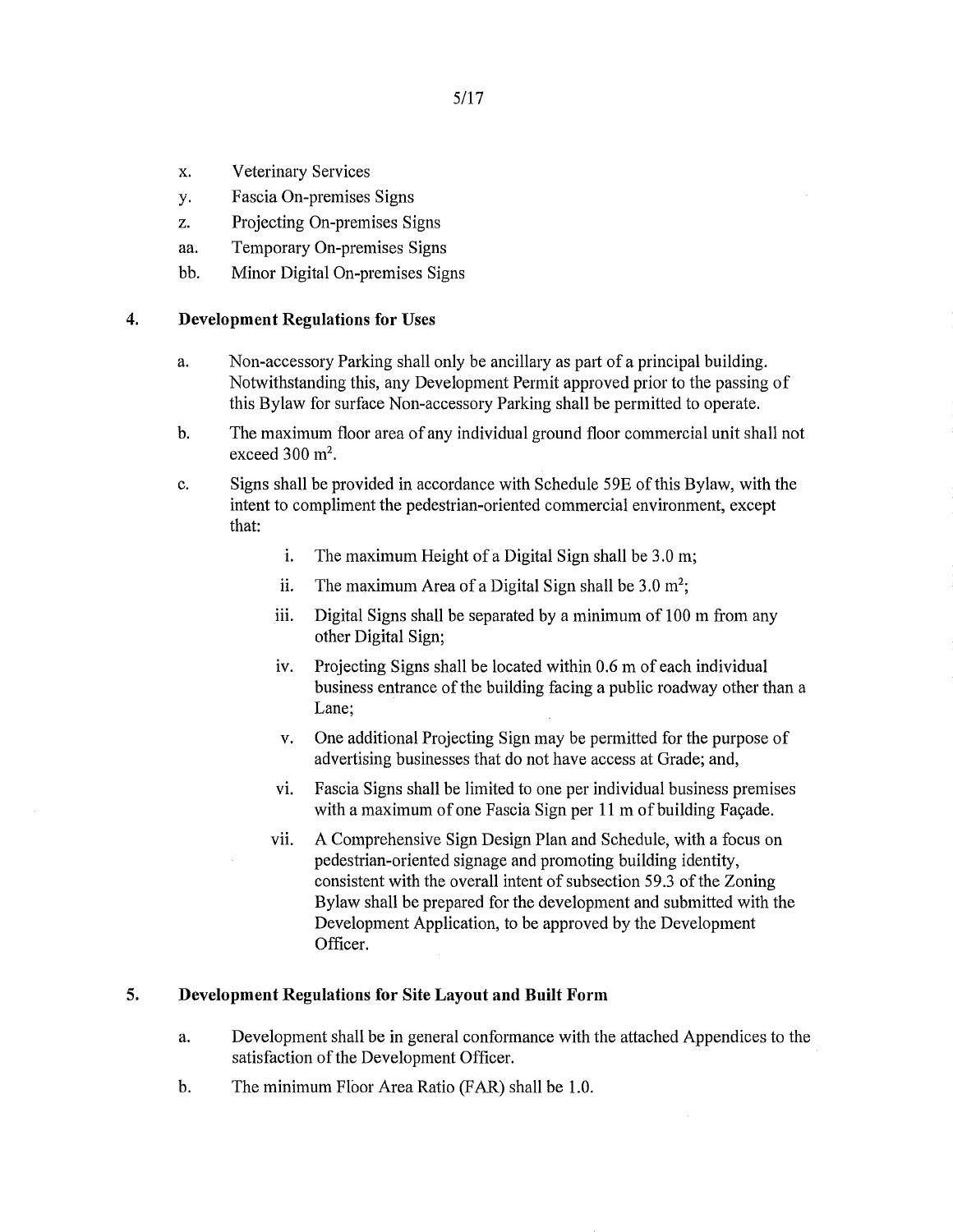- c. The maximum Floor Area Ratio (FAR) shall be 10.0.
- d. The maximum Height shall not exceed 55.0 m.
- e. The Height of the Podium shall be a minimum 14.0 m and a maximum of 16.5 m.
- f. The minimum Setbacks shall be as follows:
	- i. 5.5 m from the east Lot line for the first Storey of the podium and 0.8 m for Storeys above; and
	- ii. 0.0 m from the north, south and west Lot line.
	- iii. Notwithstanding 5.a and 5.f.ii, the north setback may be increased to 2.0 metres to allow for a landscaped buffer at the discretion of the Development Officer.
- g. The minimum Tower Stepbacks shall be in general accordance with the Appendices of this Provision and as follows:
	- i. 4.0 m from the east Facade of the podium; and
	- ii. 6.5 m from the north and south Facade of the podium.

#### 6. Development Regulations for Parking, Loading, Storage and Access

- a. A maximum of 550 vehicular parking stalls shall be provided for all uses, of these a maximum of 150 Non-accessory parking stalls shall be permitted.
- b. Vehicular access shall be from the Lane, as generally shown on Appendix I, to the satisfaction of the Development Officer in consultation with Subdivision and Development Coordination (Transportation).
- c. Loading, storage and waste collection areas shall be located to the rear of the building, accessed from the Lane, and shall be screened from view from any adjacent Sites or public roadways. The waste collection areas trash bins shall be secured from public access and designed to the satisfaction of the Development Officer in consultation with Waste Management Services and Subdivision and Development Coordination (Transportation).
- d. Bicycle Parking Facilities shall be provided in accordance with the Zoning Bylaw, and the following:
	- i. a minimum of 165 bicycle parking spaces shall be provided as long term spaces and shall be provided in a safe and secure location within the Podium on the ground floor and/or in the parking garage that is easily accessible to cyclists via access ramps, or a route through the building which facilitates easy and efficient transportation of bicycles; and.
	- ii. a minimum of 15 bicycle parking spaces shall be provided at location(s) on 101 Street NW either on- or off-site that is (are) easily accessible and available for public use, to the satisfaction of the Development Officer in consultation with Subdivision and Development Coordination (Transportation).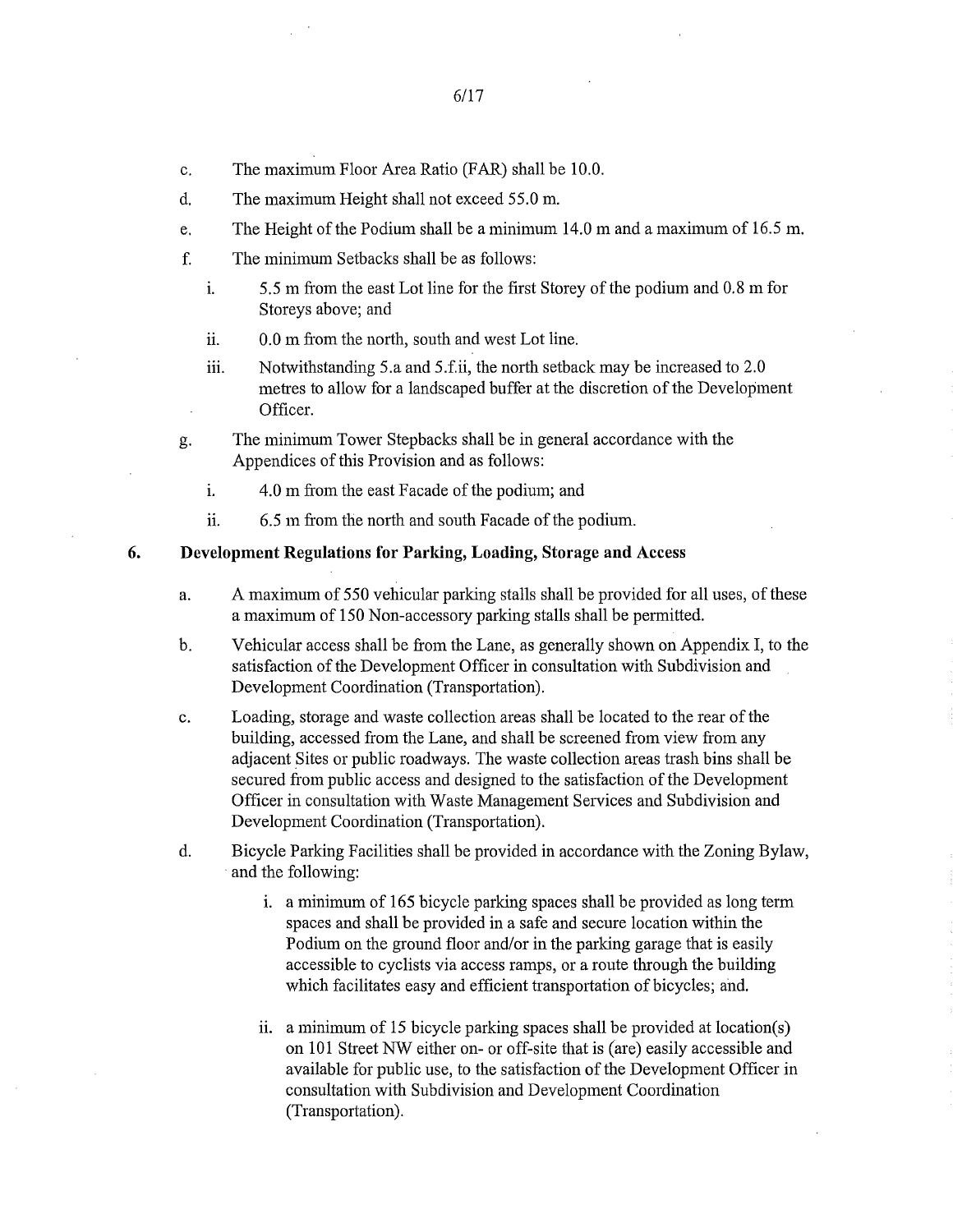- e. Vehicular parking shall be provided in an underground and/or above Grade parkade structure which is part of the Podium. Should any portion of the parkade be located within the Podium above Grade it shall be screened from view as conceptually shown in the Appendices and the following:
	- i. the design of the portion of the above Grade Parking Garage shall be enclosed to ensure vehicles within the structure are not visible; and
	- ii. screening fronting 101 Street NW shall take the form of visually interesting and integrated as part of the building design through design techniques such as variations in colour, patterns, artistic lighting, and/or art.
- f. Adequate sight lines shall be maintained for vehicles entering and exiting the Parking Garage, to the satisfaction of the Development Officer in consultation with Subdivision and Development Coordination (Transportation).

#### **7. Development Regulations for Landscaping and Lighting**

- a. A detailed Landscape Plan for the Site, including all existing and proposed utilities within the road right-of-way and the area of streetscape improvements as shown on Appendix VII, must be submitted for review and approval by the City of Edmonton, prior to the issuance of any Development Permit.
- b. Landscaping on the Site shall consider the use of plant materials that provide colour throughout the year to enhance the appearance of the development during the cold weather months.
- c. The Landscape Plan shall include pavement materials, exterior lighting, street furniture elements, pedestrian seating areas, sizes and species of new tree plantings and other Landscaping elements as applicable.
- d. Landscaping within the Setback adjacent to 101 Street NW shall be developed to provide an enhanced pedestrian experience and a public realm that seamlessly transitions from public to private property by continuing the public sidewalk paving materials, finish, and pattern to compliment the adjacent streetscape. Only deciduous trees shall be used.
- e. Functional and decorative lighting to enhance the appearance of the building during the winter months shall be incorporated.
- f. Decorative and security lighting shall be designed and finished in a manner consistent with the design and finishing of the development and shall be provided to ensure a safe well-lit environment, to the satisfaction of the Development Officer.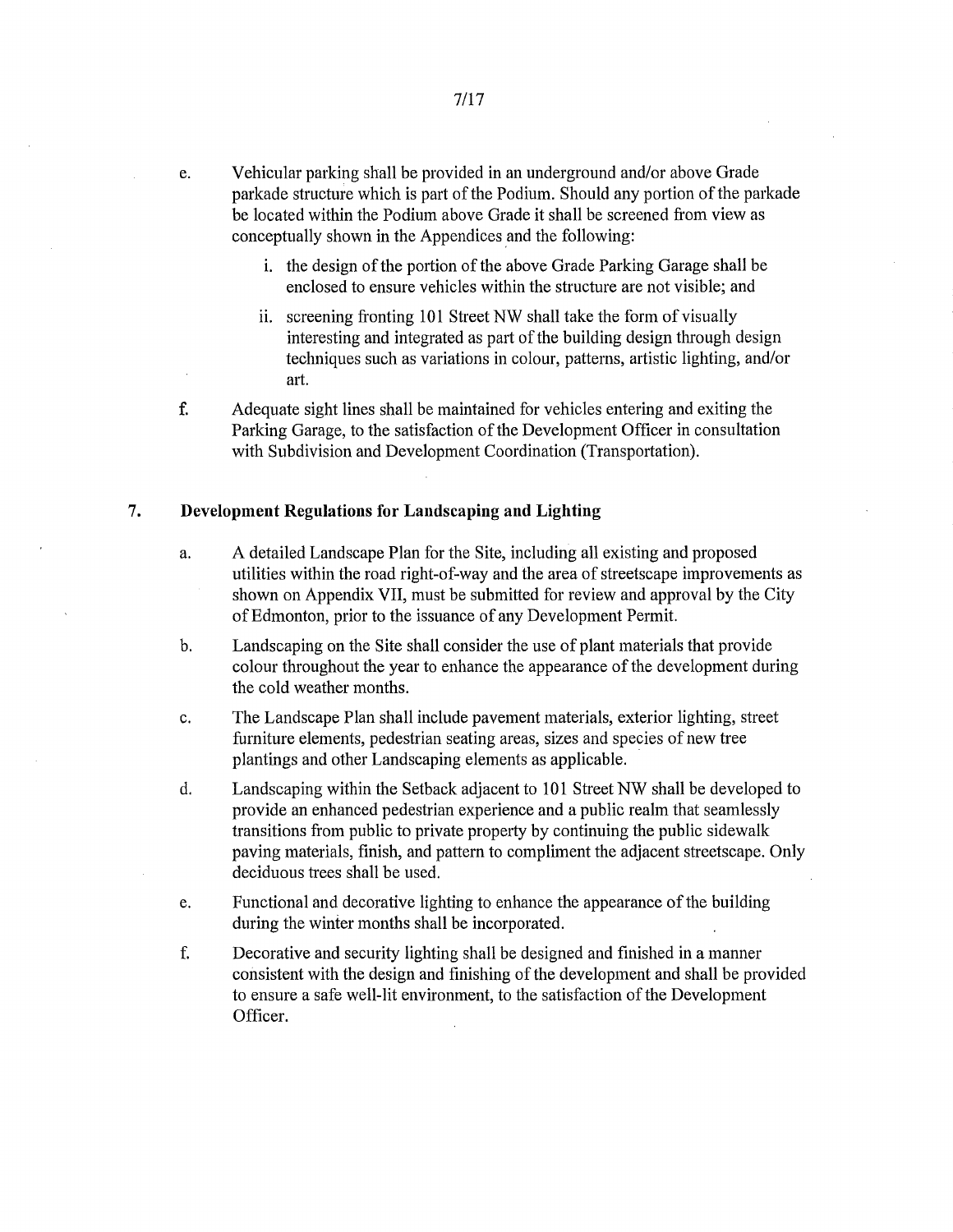## 8. Development Regulations for Building Design and Features

- a. Building design shall use a variety of architectural elements and treatments, materials, colours, and articulation to break up the massing and provide human-scale development.
- b. Building materials must be durable, high quality and appropriate for the development. The contextual fit, design, proportion, quality, texture, and application of various finishing materials shall be to the satisfaction of the Development Officer.
- c. All exposed building Facades shall have consistent and harmonious exterior finishing materials.Winter design elements such as unique colour palettes, location of glazing areas, softened corners and irregularities of the buildings exterior shall be used on all Facades facing a public roadway other than a Lane.
- d. Main building entrances for any Use shall be designed for universal accessibility. Level changes from the sidewalk to entrances of buildings shall be minimized. Sidewalk furniture and other elements shall be located out of travel path to entrances to ensure they are not obstacles to building access.
- e. All mechanical equipment, including roof mechanical units, shall be concealed by screening in a manner compatible with the architectural character of the building or concealed by incorporating it within the building, to the satisfaction of the Development Officer.
- f. An internal pedestrian connection to the existing HYS Centre to the south may be provided as generally shown on Appendix 2.
- f. The main entrance shall be designed to be clearly visible, distinct and oriented to 101 Street NW.
- g. Each facade facing a public roadway other than a Lane shall have a minimum of 75% clear, non-reflective, untinted, transparent and unobscured glazing on the exterior of the ground floor to promote pedestrian interaction and safety. Proportion of glazing is calculated as a percent of linear meters at 1.0 m above finished Grade.
- h. A maximum of 10% of the first Storey glazing facing a public roadway may be covered by Signs. The remainder of the glazing shall remain free from obstruction.
- i. The development shall create a pedestrian-friendly environment on 101 Street NW, which may include entrance features, outdoor sitting areas, canopies, landscaping and other features that lend visual interest and a human scale to the development along the street.
- The design of the portion of the parkade located within the Podium shall be j. enclosed within solid (a material not permeable to light) walls to ensure vehicles within the parkade structure are not visible. The portion of the parkade fronting 101 Street NW will be further screened from view through the installation of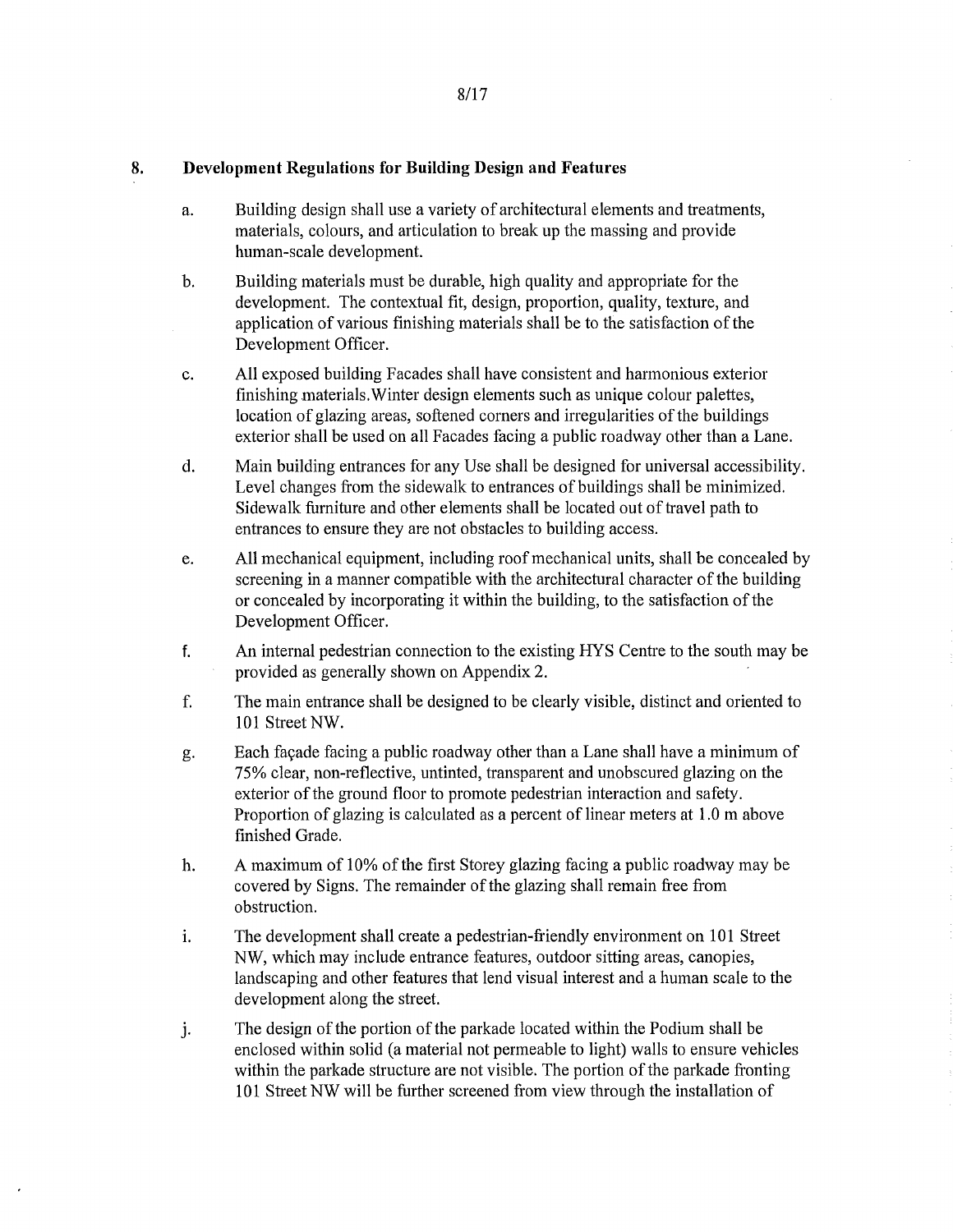tinted glazing with vision/colour glass accents and architectural lighting in general accordance with Appendix 3.

- k. The Tower shall be finished with high quality, sustainable, and durable materials such as, but not limited to, masonry, metal cladding, brick and glazing. The use of vinyl and masonry stucco is prohibited.
- 1. The Tower shall be differentiated from the Podium, but should reinforce the design details, and/or materials, and/or architectural expression from the Podium.
- m. The Tower shall provide articulation and visual interest to reduce the perceived mass and add architectural interest through a combination of sculpting of the building, variations in material/color, or other means to the satisfaction of the Development Officer.

## 9. Public Improvements and Contributions

- a. As a condition of any Development Permit, except for excavation permits, the owner shall enter into an Agreement with the City of Edmonton for off-site improvements necessary to serve the development. The Agreement shall include an engineering drawing review and approval process. Improvements shall be constructed at the owner's cost, be designed to the satisfaction of the Development Officer in consultation with Subdivision and Development Coordination (Transportation) and shall include, but may not be limited to the following:
	- i. Repair of any damage resulting from construction of the development to the abutting roadways and sidewalks, including lanes not directly adjacent to the site but which may be used for construction purposes, to the satisfaction of Subdivision and Development Coordination (Transportation);
	- ii. Removal of the existing 101 Street NW vehicular accesses;
	- iii. Removing or relocating the existing utility poles in the north-south Lane to avoid conflicts with the proposed vehicular access/egress points, if deemed necessary;
	- iv. Improvements to the adjacent Lanes to the satisfaction of the Development Officer in consultation with Subdivision and Development Coordination (Transportation). Such improvements shall include, but are not limited to:
		- 1. repaving the full width of north-south Lane to the west of the Site between the east-west Lane and the north Lot Line of the Site to a commercial alley standard.; and
		- 2. repaving the full width of southern east-west Lane between 102 Street NW and the north-south Lane to a commercial alley standard.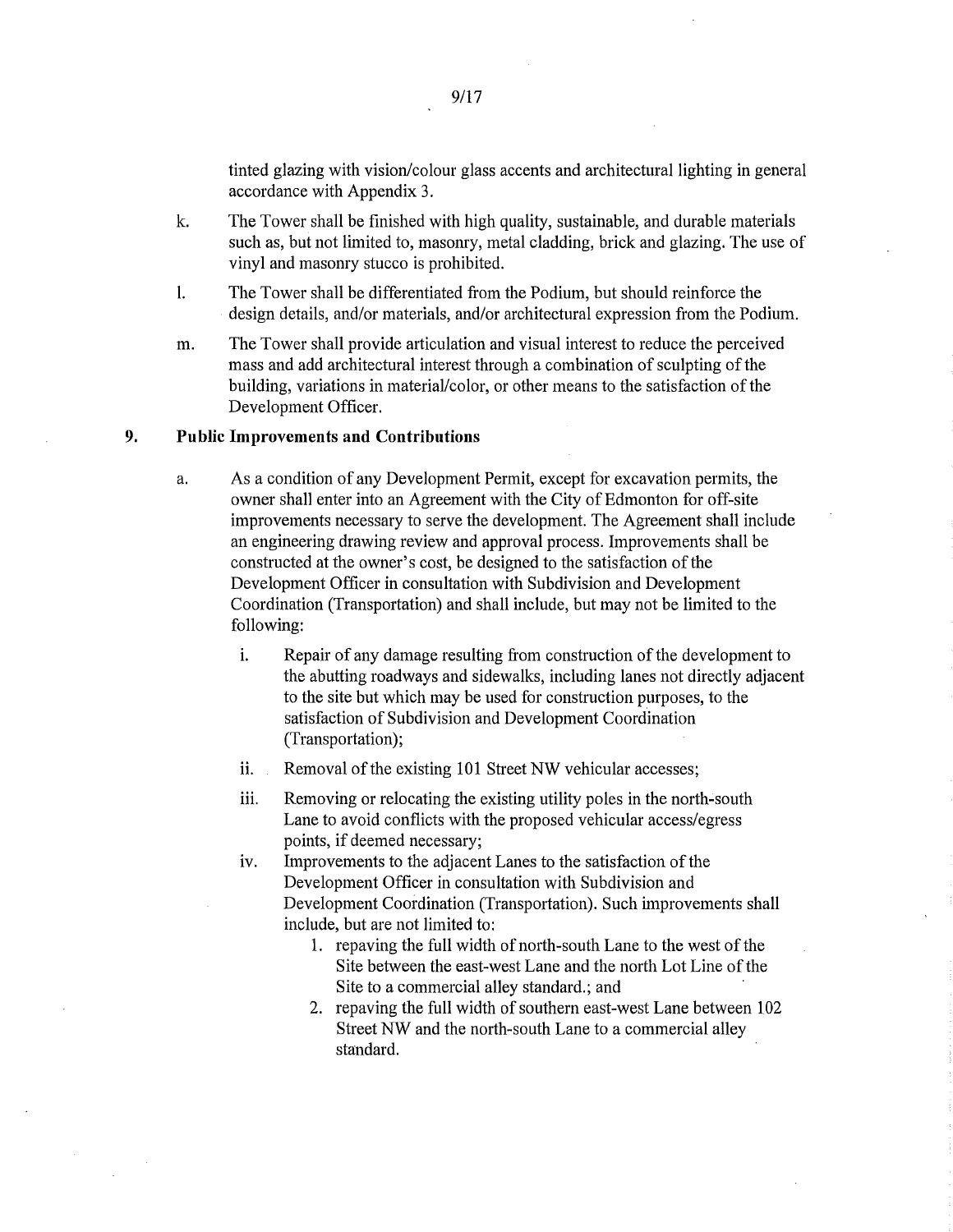- b. As a condition of any Development Permit, except for excavation permits, the Development Officer shall ensure that a signed agreement has been executed between the City and the Owner, requiring the Owner to contribute a minimum of \$757,825 towards improvements to the streetscape in the areas shown in Appendix VII along 101 Street NW, 110 Avenue NW and 102 Street NW. These improvements shall include, but not be limited to:
	- i. Replacement of sidewalks;

 $\bar{z}$ 

- ii. Decorative paving treatments;
- Decorative street furniture such as benches, waste receptacles, bicycle iii. racks, planters, bollards and pedestrian lighting; and
- iv. Boulevard trees with enhanced growing medium.

#### 10. Other Regulations

- a. Prior to the issuance of a Development Permit for any buildings greater than 20.0 m in Height, a Wind Impact Study shall be prepared and submitted. The development shall incorporate design features to minimize adverse microclimatic effects such as wind tunneling, snow drifting, rain sheeting both on and off Site, consistent with the recommendations of the Wind Impact Study, to the satisfaction of the Development Officer. Special attention in the Study shall be given to ensuring the ground level area near the entrance to the east tower are properly protected from any adverse impacts.
- b. Prior to the issuance of a Development Permit for construction of a principal building, a Crime Prevention Through Environmental Design (CPTED) Assessment shall be submitted to ensure the development provides a safe urban environment in accordance with the Guidelines for a Safer City (City of Edmonton 1995). The development shall incorporate the recommendations of the CPTED Assessment into the design, to the satisfaction of the Development Officer.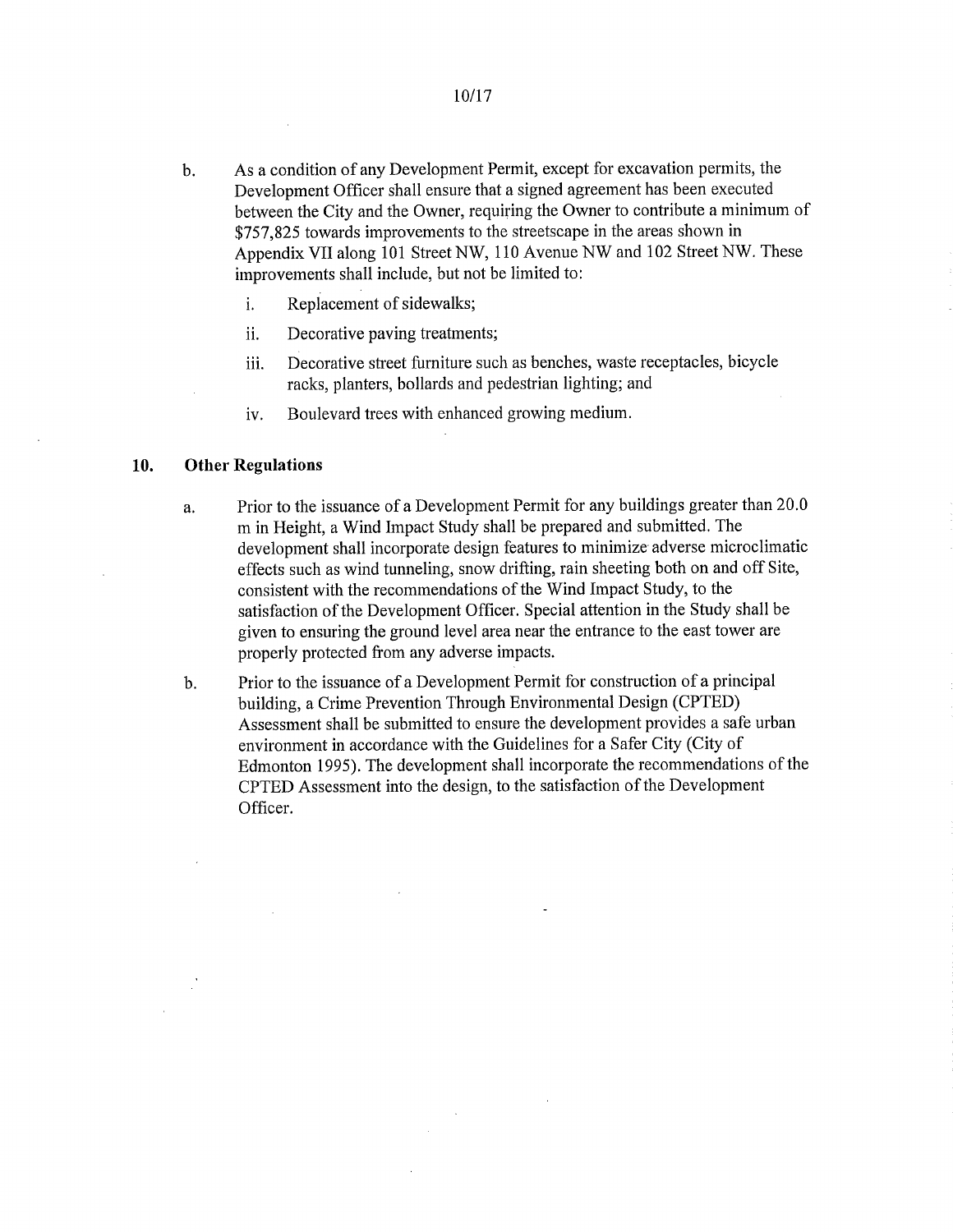

**HYS CENTRE NORTH APPENDIX I - SITE PLAN** 

LIVII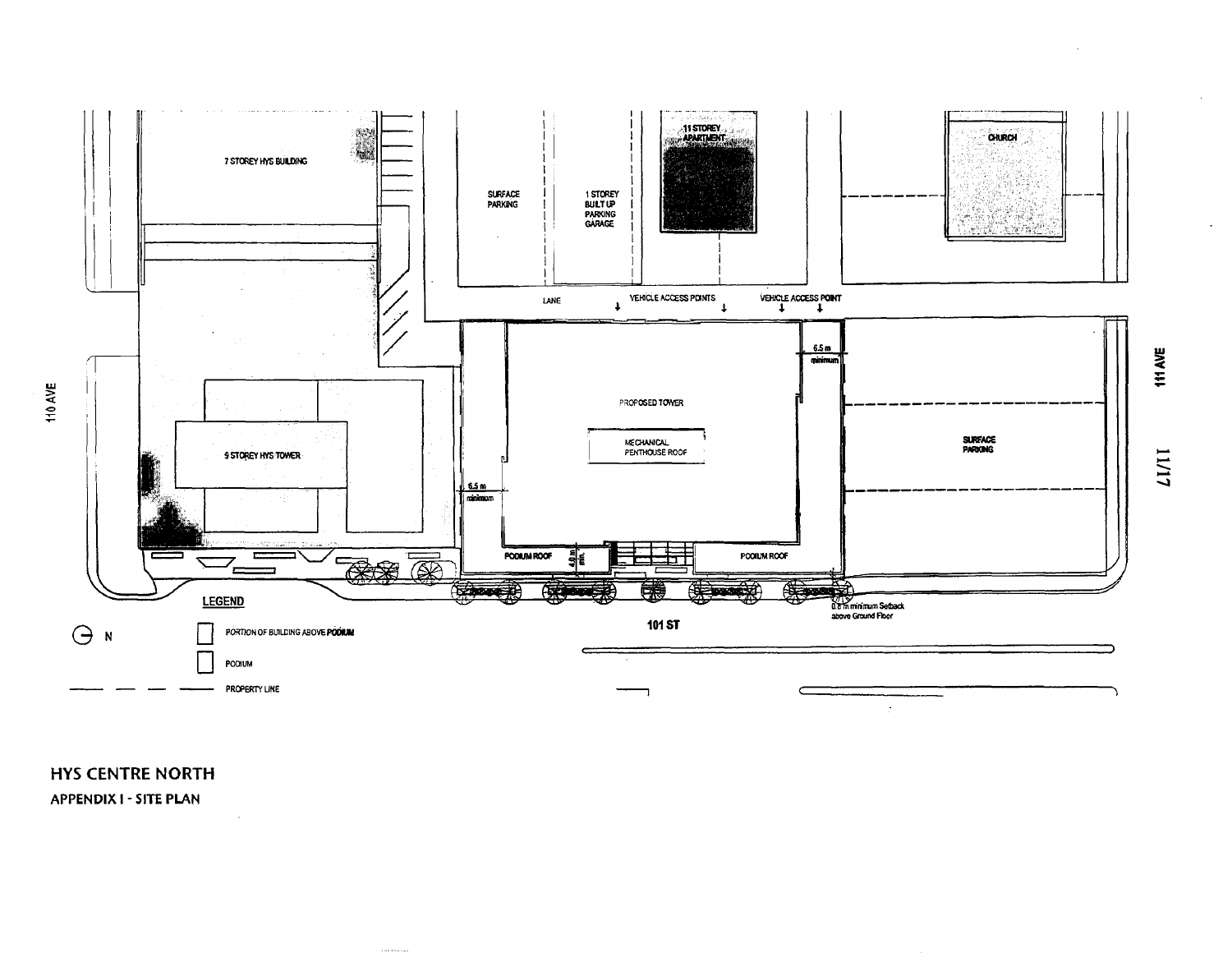

 $\sim$ 

101 ST

 $\lambda$ 

**HYS CENTRE NORTH** 

 $\alpha$ 

**APPENDIX II - GROUND FLOOR PLAN** 

 $\Delta\sim 10^{-4}$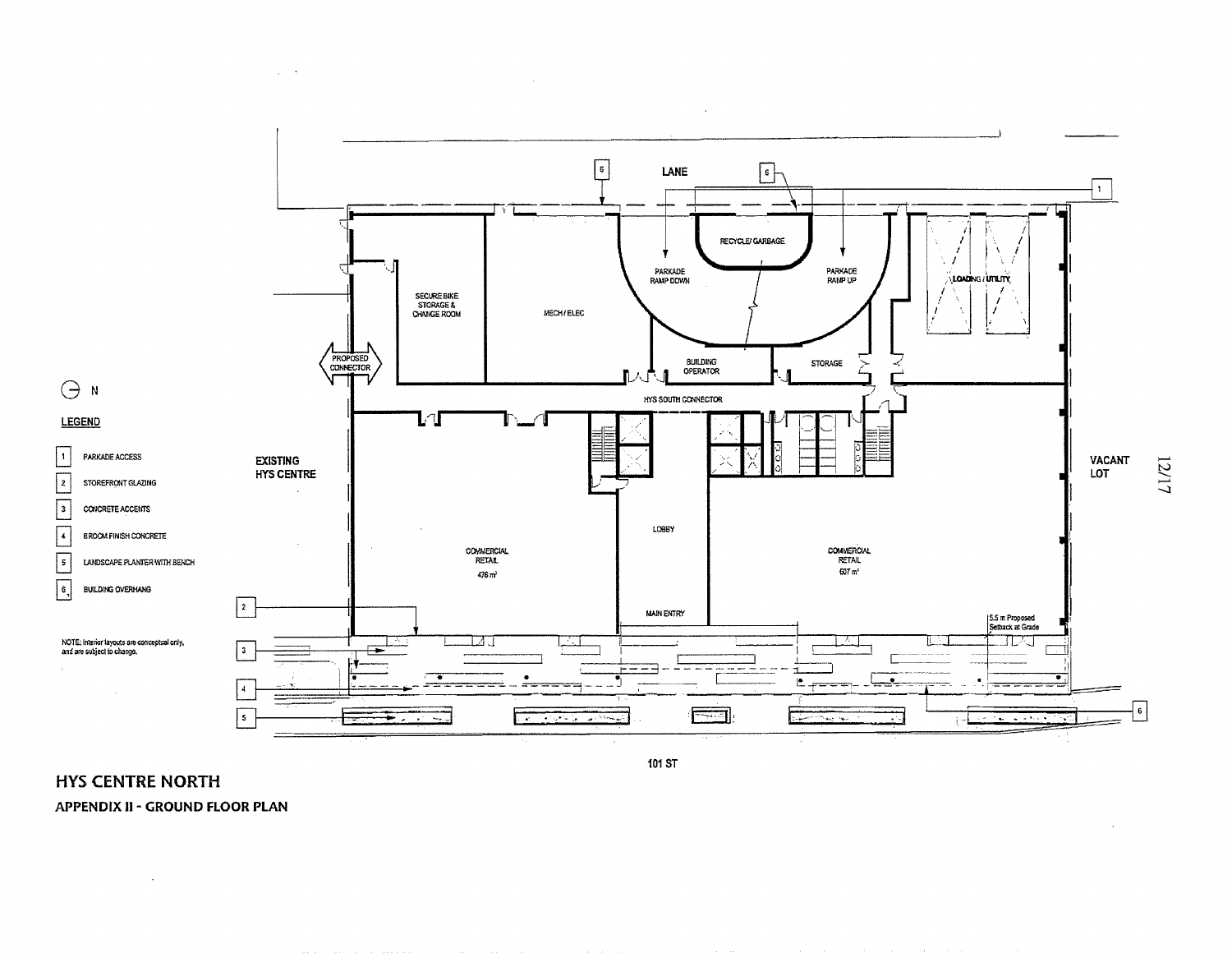

# **HYS CENTRE NORTH-APPENDIX III - EAST ELEVATION**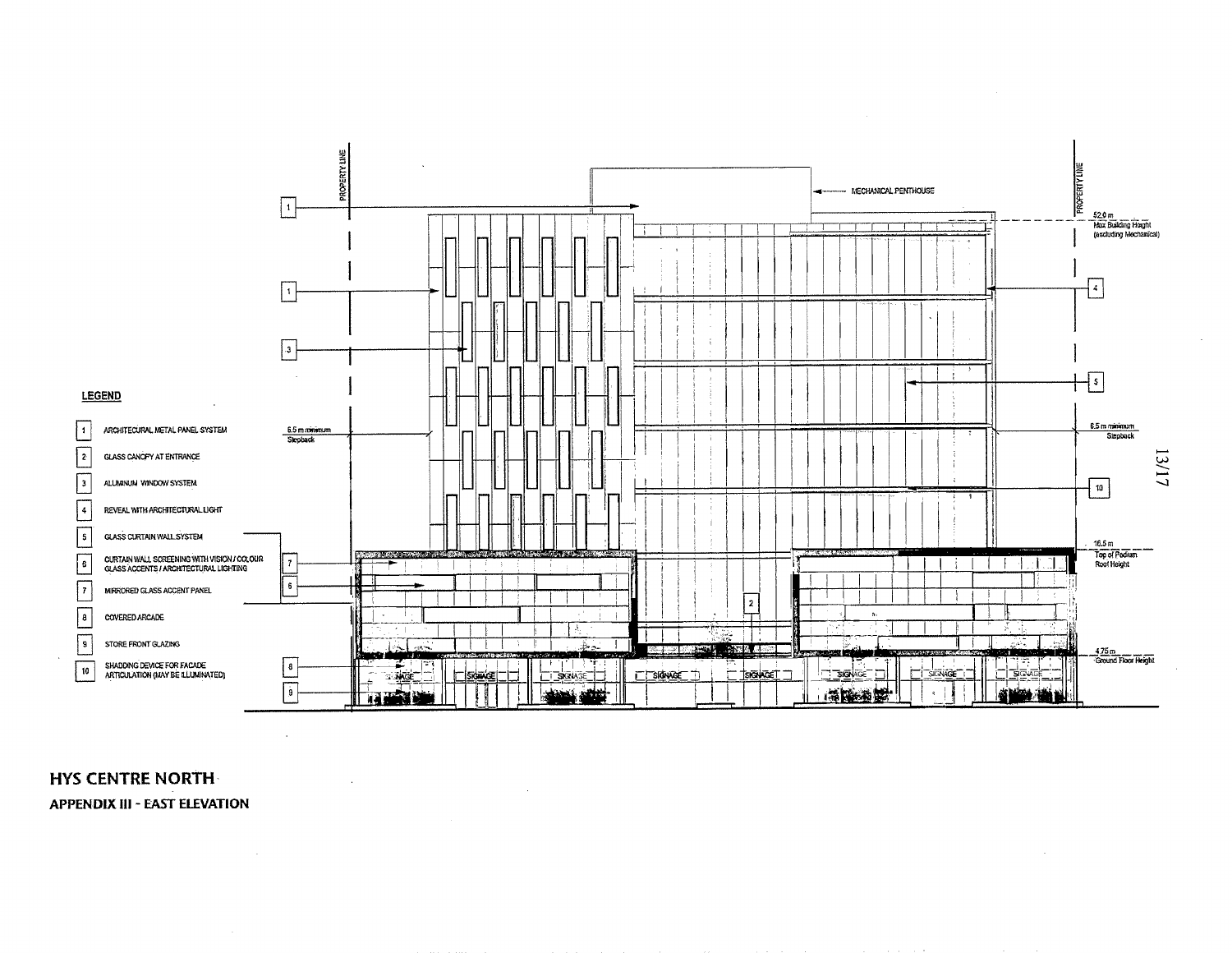

**HYS CENTRE NORTH APPENDIX IV - SOUTH ELEVATION**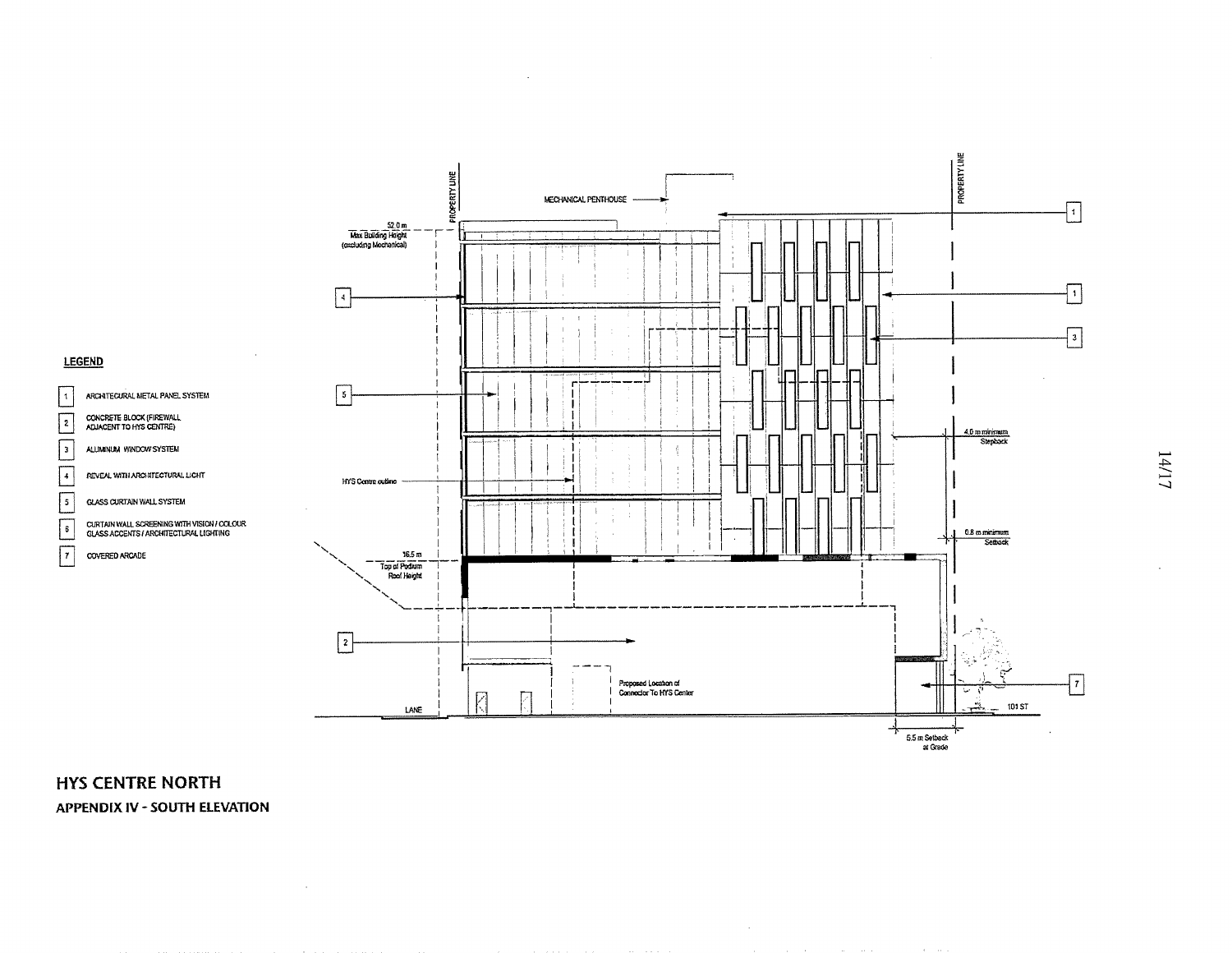

# **HYS CENTRE NORTH APPENDIX V - WEST ELEVATION**

15/17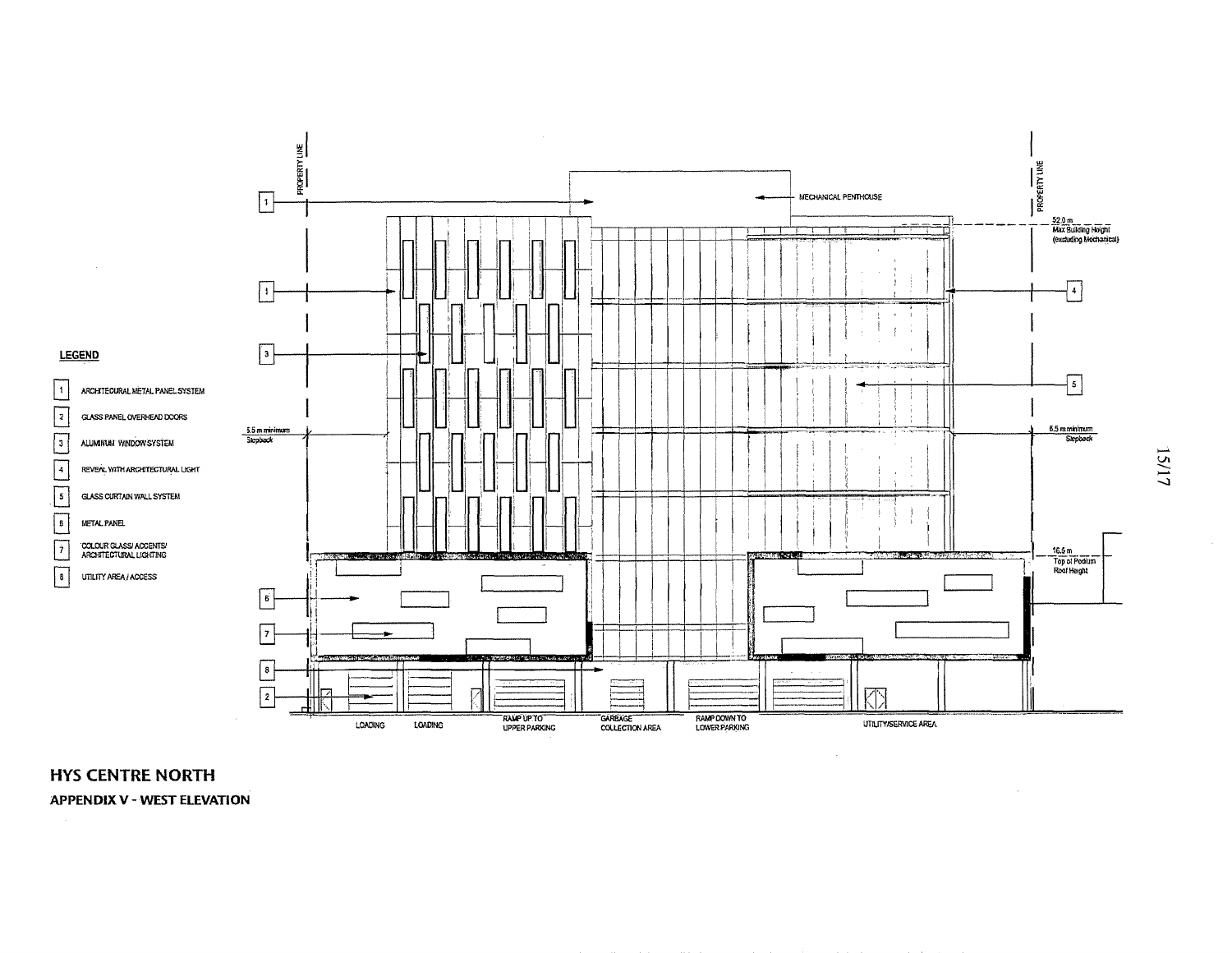